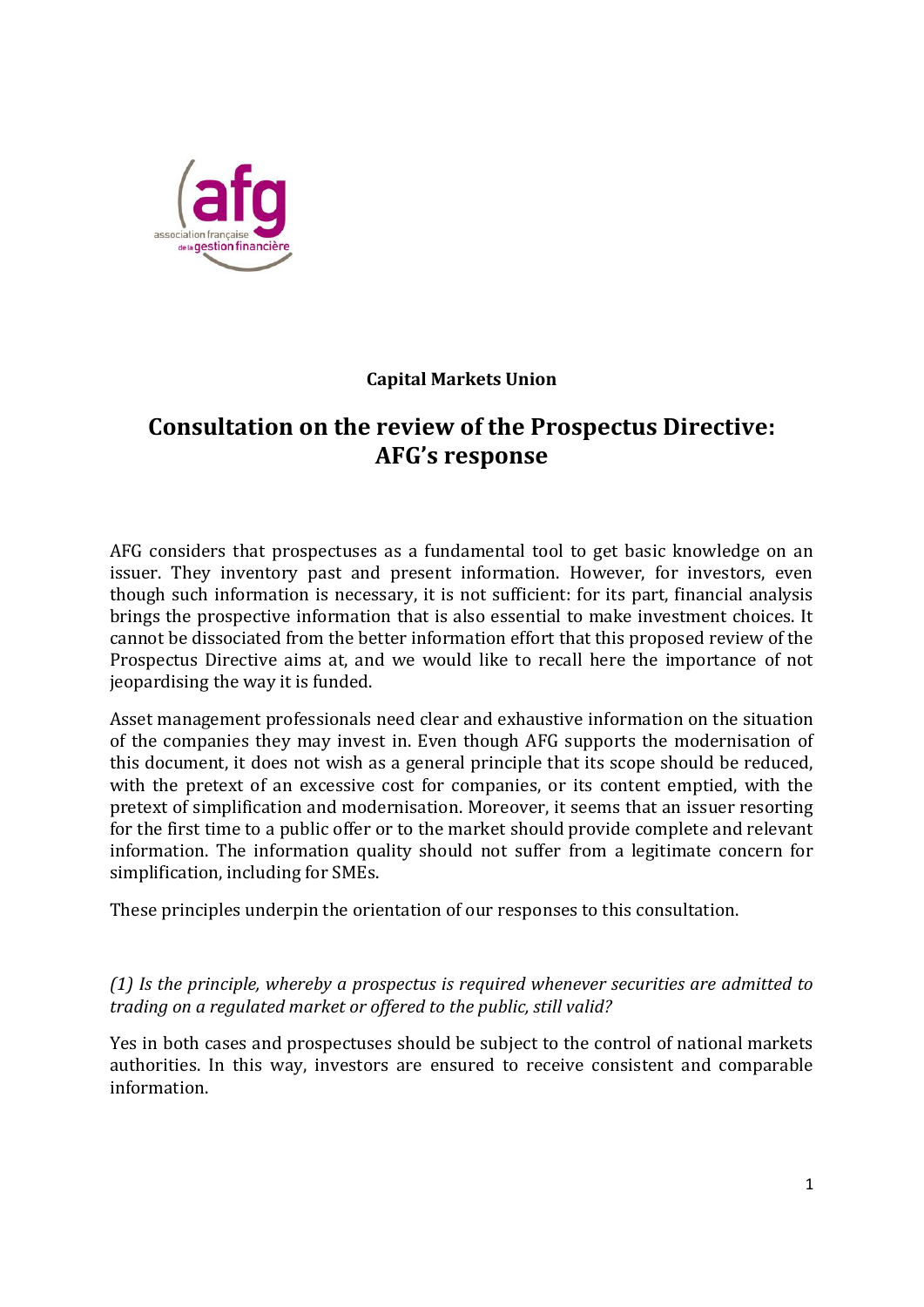*(4) The exemption thresholds in Articles 1(2)(h) and (j), 3(2)(b), (c) and (d), respectively, were initially designed to strike an appropriate balance between investor protection and alleviating the administrative burden on small issuers and small offers. Should these thresholds be adjusted again so that a larger number of offers can be carried out without a prospectus? If yes, to which levels? Please provide reasoning for your answer.*

No, we believe that these thresholds are reasonable, including for new companies entering the market and regardless of the size of the company or the offer.

*(5) Would more harmonisation be beneficial in areas currently left to Member States discretion, such as the flexibility given to Member States to require a prospectus for offers of securities with a total consideration below EUR 5 000 000?*

No, we are not in favour of a reduction of the flexibility given to Member States as this could contribute to some markets losing their qualification as "regulated", which is an important concept in particular in the context of UCITS.

*(6) Do you see a need for including a wider range of securities in the scope of the Directive than transferable securities as defined in Article 2(1)(a)? Please state your reasons.*

We do not see to which categories of non regulated securities this extension could apply.

*(9) How should Article 4(2)(a) be amended in order to achieve this objective ? Please state your reasons. The 10% threshold should be raised to [enter figure]% The exemption should apply to all secondary issuances of fungible securities, regardless of their proportion with respect to those already issued No amendment Don't know/no opinion*

Yes, if they are new issues of identical and fungible securities, with a reference to the previous prospectus and, if such a new operation takes place in a delay of over 6 months, an update of the data on the activity of the issuer and a publication of any significant fact relating to the latter. Such an update is in line in particular with the regulated information requirement under the Transparency Directive.

*(10) If the exemption for secondary issuances were to be made conditional to a fullblown prospectus having been approved within a certain period of time, which timeframe would be appropriate?*

Yes, but in the case of bonds, it is important that the issuer positions itself in terms of the volume to be issued in order to ensure transparency on the programme that was previously announced.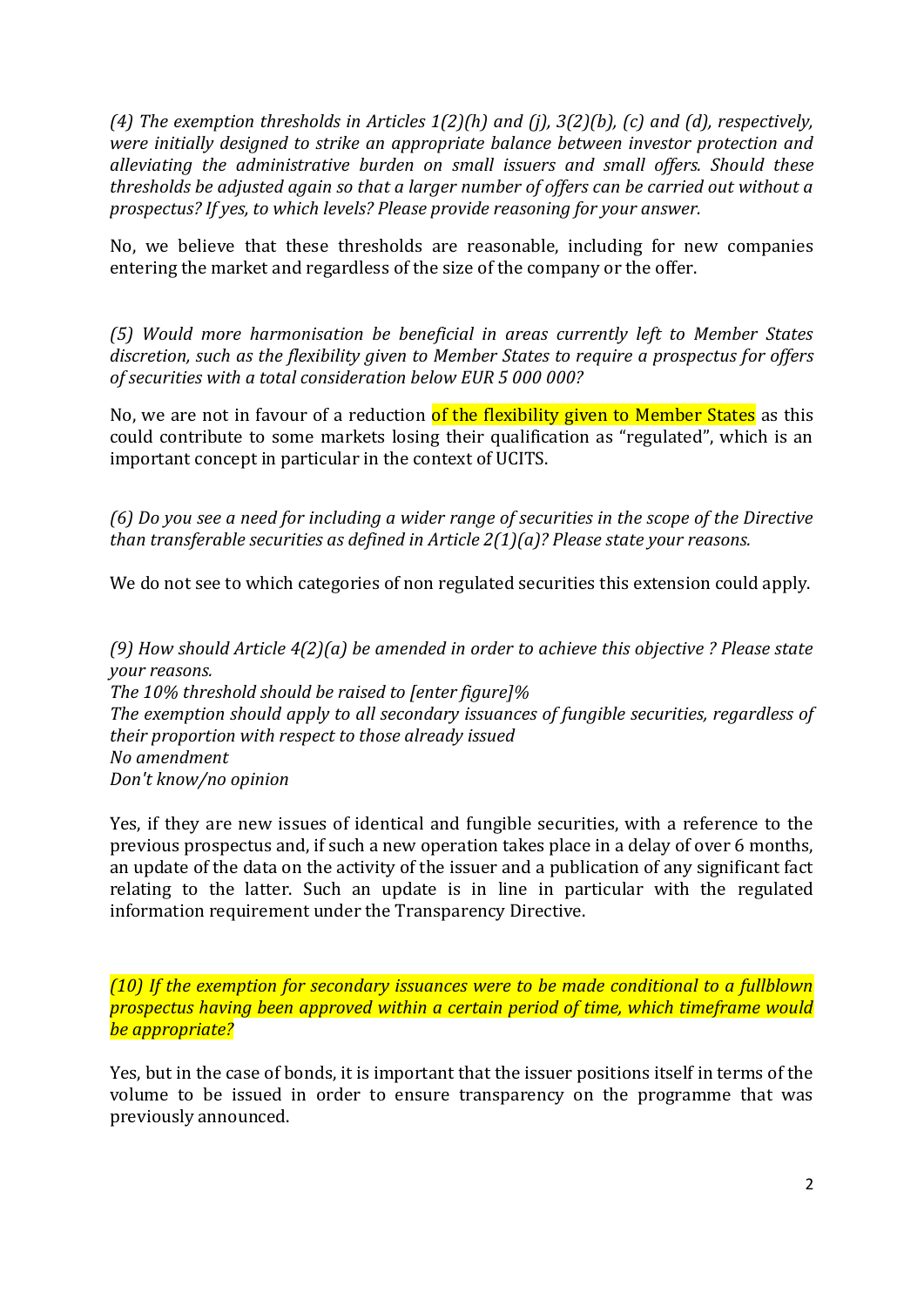*(11) Do you think that a prospectus should be required when securities are admitted to trading on an MTF? Please state your reasons.*

The information that third-party investors wish for does not depend on the market on which the issuer has its securities traded. Regardless of the market, prospectuses are required in case of a financial operation, introduction, **listing** or fundraising. An inclusion in the common law of the MTFs that are currently outside the scope of the Transparency Directive would also be welcome.

*(12) Were the scope of the Directive extended to the admission of securities to trading on MTFs, do you think that the proportionate disclosure regime (either amended or unamended) should apply? Please state your reasons.*

Such an extension could be carried out according to a proportionate disclosure regime.

*(15) Do you consider that the system of exemptions granted to issuers of debt securities above a denomination per unit of EUR 100 000 under the Prospectus and Transparency Directives may be detrimental to liquidity in corporate bond markets? If so, what targeted changes could be made to address this without reducing investor protection?*

Yes.

*If you have answered yes, do you think that: (a) the EUR100 000 threshold should be lowered?*

Yes, to 10,000 Euros.

*(20) Should the definition of "company with reduced market capitalisation" (Article 2(1)(t)) be aligned with the definition of SME under Article 4(1)(13) of Directive 2014/65/EU by raising the capitalisation limit to EUR 200 000 000?*

We believe that a reference to market capitalisation is not relevant as it continually moves depending on stock market cycles. The economic concept of SMEs – mid-cap companies would be preferable: number of employees under 5,000 and turnover under 1.5 billion Euros or balance sheet under 2 billion Euros. Figures are based on the latest data published in the annual report. These figures should relate to the consolidated accounts of the company itself, independently from the groups they may belong to, such data being public.

*(21) Would you support the creation of a simplified prospectus for SMEs and companies with reduced market capitalisation admitted to trading on an SME growth market, in order to facilitate their access to capital market financing?*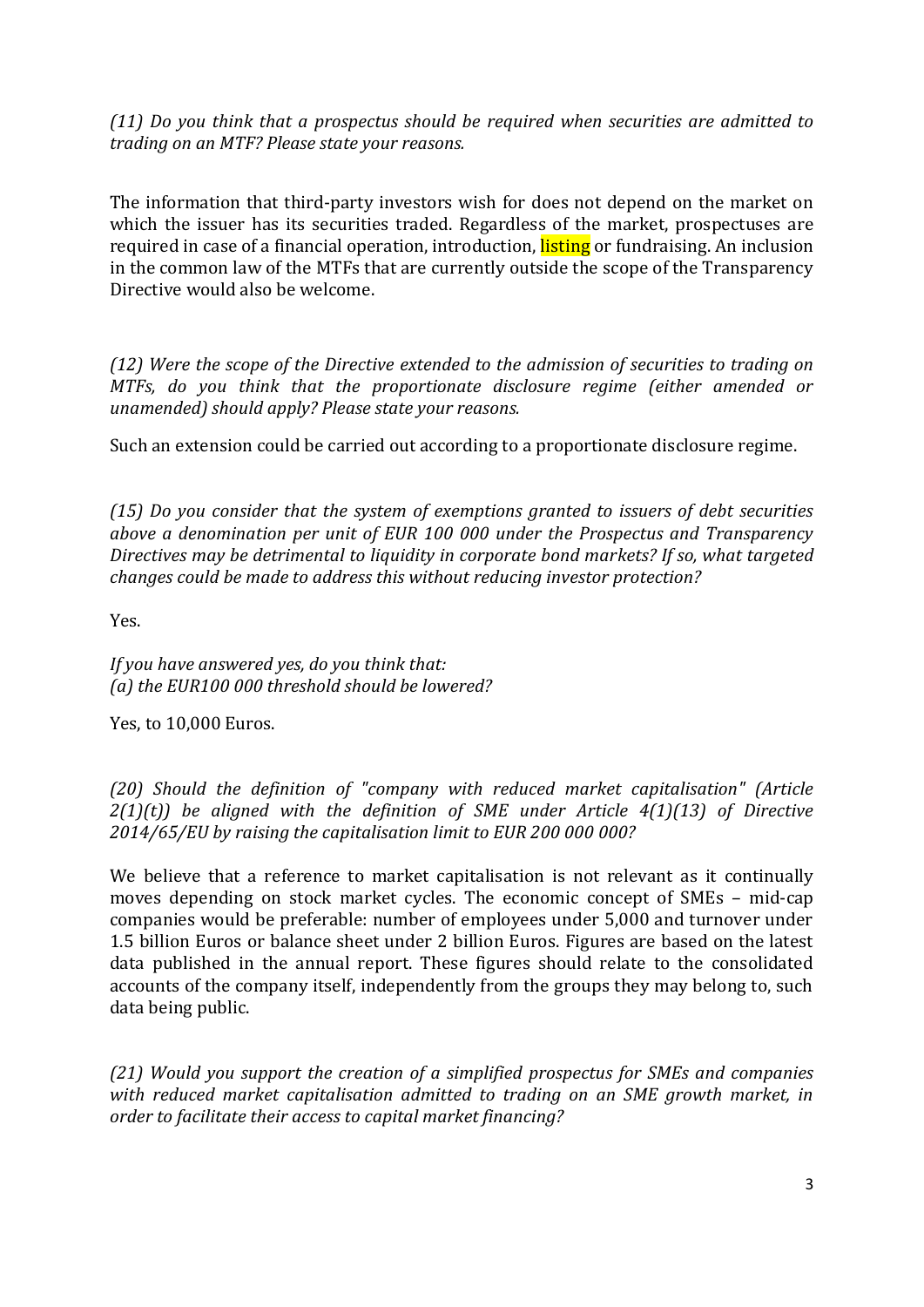For equities, we are not in favour of a different treatment for SMEs to the extent that this prospectus will very often be the only document that individuals will be able to refer to. Furthermore no minimum size has been set so far for this document.

For bonds, this could be possible, but with an item pledges and covenants.

*(22) Please describe the minimum elements needed of the simplified prospectus for SMEs and companies with reduced market capitalisation admitted to trading on an SME growth market.*

- Detail of the operation, the activity of the company and its market
- Strategy of the company and reasons for the operation
- Risks
- Detailed accounts on the last 2-3 years
- Shareholder base and remuneration policy
- Pledge, definition of covenants, procedure in case of breach of covenants for bond securities

*(27) Is there a need to reassess the rules regarding the summary of the prospectus? (Please provide suggestions in each of the fields you find relevant)* 

It could be improved through an introduction on the reasons of the offer and as well contain valuation information.

*(28) For those securities falling under the scope of both the packaged retail and insurancebased investment products (PRIIPS) Regulation, how should the overlap of information required to be disclosed in the key investor document (KID) and in the prospectus summary, be addressed?*

## Yes

*(29) Would you support introducing a maximum length to the prospectus? If so, how should such a limit be defined?*

Yes, expressed as a number of characters or pages (60 pages maximum for example) and have clear and standard sections allowing the identification and assessment of the different types of risks, the allocation of the funds raised and the sanctions in case of breach.

*(30) Alternatively, are there specific sections of the prospectus which could be made subject to rules limiting excessive lengths? How should such limitations be spelled out?*